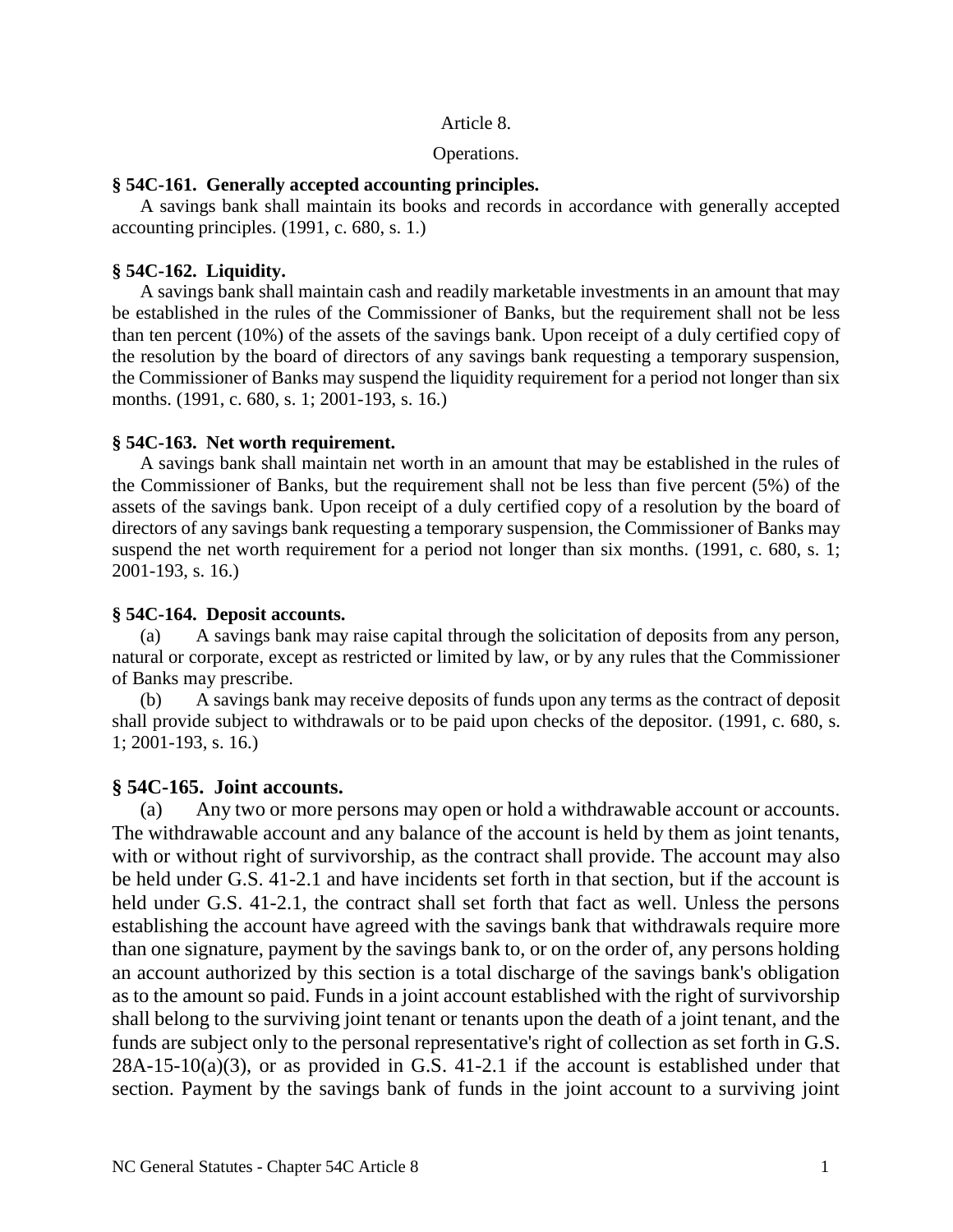tenant or tenants shall terminate the personal representative's authority under G.S.  $28A-15-10(a)(3)$  to collect against the savings bank for the funds so paid, but the personal representative's authority to collect the funds from the surviving joint tenant or tenants is not terminated. A pledge of a joint account by any one or more of the joint tenants, unless otherwise specifically agreed between the savings bank and all joint tenants in writing, shall be a valid pledge and transfer of the account or of the amount so pledged, shall be binding upon all joint tenants, shall not operate to sever or terminate the joint ownership of all or any part of the account, and shall survive the death of any joint tenant.

Persons establishing an account under this section shall sign a statement showing their election of the right of survivorship in the account, and containing language set forth in a conspicuous manner and substantially similar to the following:

## "SAVINGS BANK (or name of institution) JOINT ACCOUNT

## WITH RIGHT OF SURVIVORSHIP

## G.S. 54C-165

We understand that by establishing a joint account under G.S. 54C-165 that:

- 1. The savings bank (or name of institution) may pay the money in the account to, or on the order of, any person named in the account unless we have agreed with the savings bank that withdrawals require more than one signature; and
- 2. Upon the death of one joint owner the money remaining in the account will belong to the surviving joint owners and will not pass by inheritance to the heirs of the deceased joint owner or be controlled by the deceased joint owner's will.

\_\_\_\_\_\_\_\_\_\_\_\_\_\_\_\_\_\_\_\_\_\_\_\_\_\_\_\_\_\_\_\_\_\_\_\_\_\_ \_\_\_\_\_\_\_\_\_\_\_\_\_\_\_\_\_\_\_\_\_\_\_\_\_\_\_\_\_\_\_\_\_\_\_\_\_\_"

We DO elect to create the right of survivorship in this account.

(a1) This section is not deemed exclusive. Deposit accounts not conforming to this section are governed by other applicable law as appropriate.

(b) This section does not repeal or modify any law relating to estate taxes. This section regulates and protects the savings bank in its relationships with the joint owners of deposit accounts.

(c) No addition to the account nor any withdrawal or payment shall affect the nature of the account as a joint account or affect the right of any tenant to terminate the account. (1991, c. 680, s. 1; 1998-69, s. 18; 2014-61, s. 3.)

**§ 54C-166:** Repealed by Session Laws 2011-236, s. 3, effective October 1, 2011.

# **§ 54C-166.1. Payable on Death (POD) accounts.**

(a) If any natural person or natural persons establishing a deposit account shall execute a written agreement with the savings bank containing a statement that it is executed pursuant to the provisions of this section and providing for the account to be held in the name of the natural person or natural persons as owner or owners for one or more beneficiaries, the account and any balance thereof shall be held as a Payable on Death account. The account shall have the following incidents:

> (1) Any owner during the owner's lifetime may change any designated beneficiary by a written direction to the savings bank.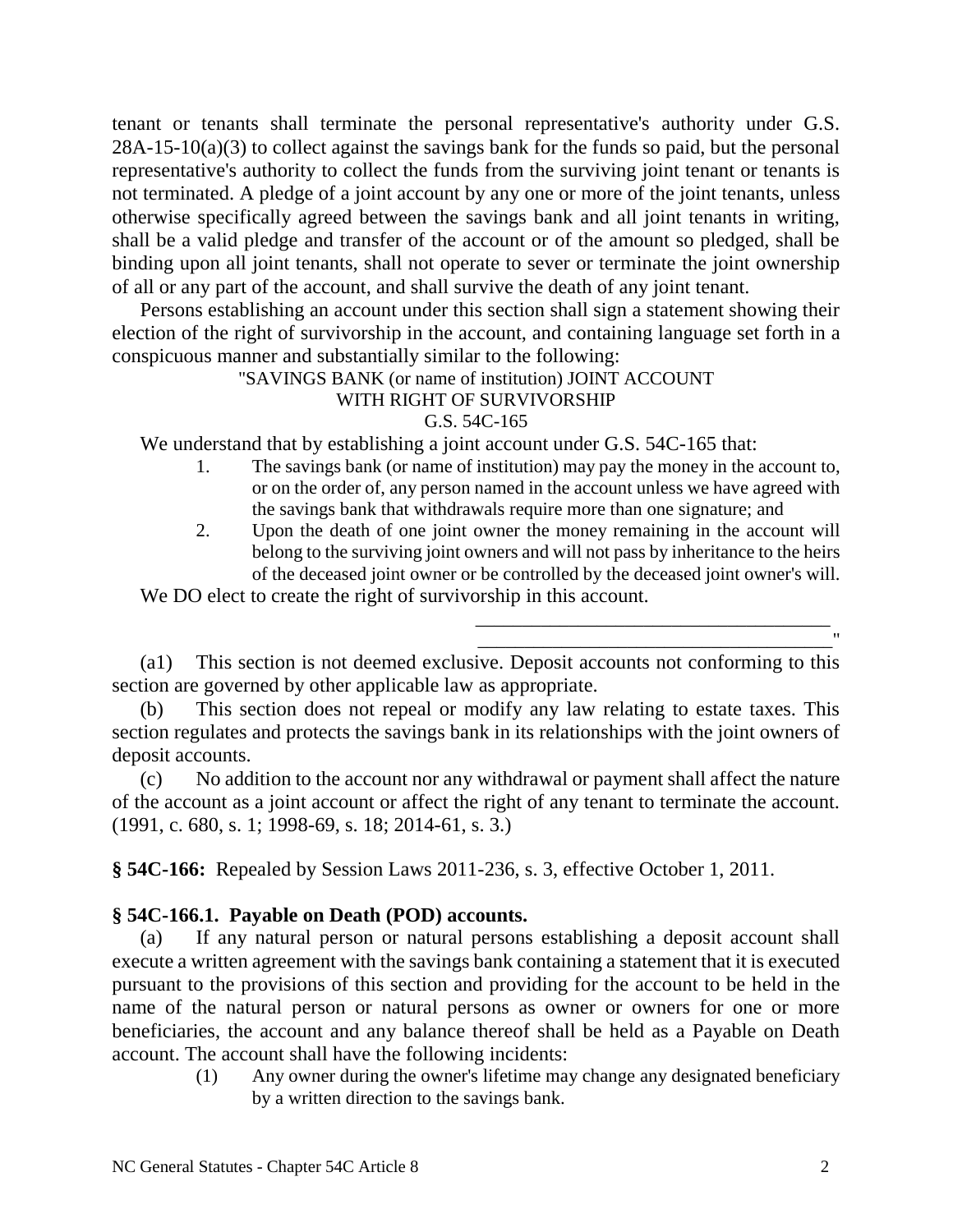- (2) If there are two or more owners of a Payable on Death account, the owners shall own the account as joint tenants with right of survivorship and, except as otherwise provided in this section, the account shall have the incidents set forth in G.S. 54C-165.
- (3) Any owner may withdraw funds by writing checks or otherwise, as set forth in the account contract, and receive payment in cash or check payable to the owner's personal order.
- (4) If the beneficiary or beneficiaries are natural persons, there may be one or more beneficiaries and the following shall apply:
	- a. If only one beneficiary is living and of legal age at the death of the last surviving owner, the beneficiary shall be the owner of the account, and payment by the savings bank to such owner shall be a total discharge of the savings bank's obligation as to the amount paid. If two or more beneficiaries are living at the death of the last surviving owner, they shall be owners of the account as joint tenants with right of survivorship as provided in G.S. 54C-165, and payment by the savings bank to the owners or any of the owners shall be a total discharge of the savings bank's obligation as to the amount paid.
	- b. If only one beneficiary is living and that beneficiary is not of legal age at the death of the last surviving owner, the savings bank shall transfer the funds in the account to the general guardian or guardian of the estate, if any, of the minor beneficiary. If no guardian of the minor beneficiary has been appointed, the savings bank shall hold the funds in a similar interest bearing account in the name of the minor until the minor reaches the age of majority or until a duly appointed guardian withdraws the funds.
- (5) If the beneficiary is an entity other than a natural person, there shall be only one beneficiary.
- (6) If one or more owners survive the last surviving beneficiary who was a natural person, or if a beneficiary who is an entity other than a natural person should cease to exist before the death of the owner, the account shall become an individual account of the owner, or a joint account with right of survivorship of the owners, and shall have the legal incidents of an individual account in a case of a single owner or a joint account with right of survivorship, as provided in G.S. 54C-165, in the case of multiple owners.
- (7) Prior to the death of the last surviving owner, no beneficiary shall have any ownership interest in a Payable on Death account. Funds in a Payable on Death account established pursuant to this subsection shall belong to the beneficiary or beneficiaries upon the death of the last surviving owner, and the funds shall be subject only to the personal representative's right of collection as set forth in G.S. 28A-15-10(a)(1). Payment by the savings bank of funds in the Payable on Death account to the beneficiary or beneficiaries shall terminate the personal representative's authority under G.S.  $28A-15-10(a)(1)$  to collect against the savings bank for the funds so paid, but the personal representative's authority to collect such funds from the beneficiary or beneficiaries is not terminated.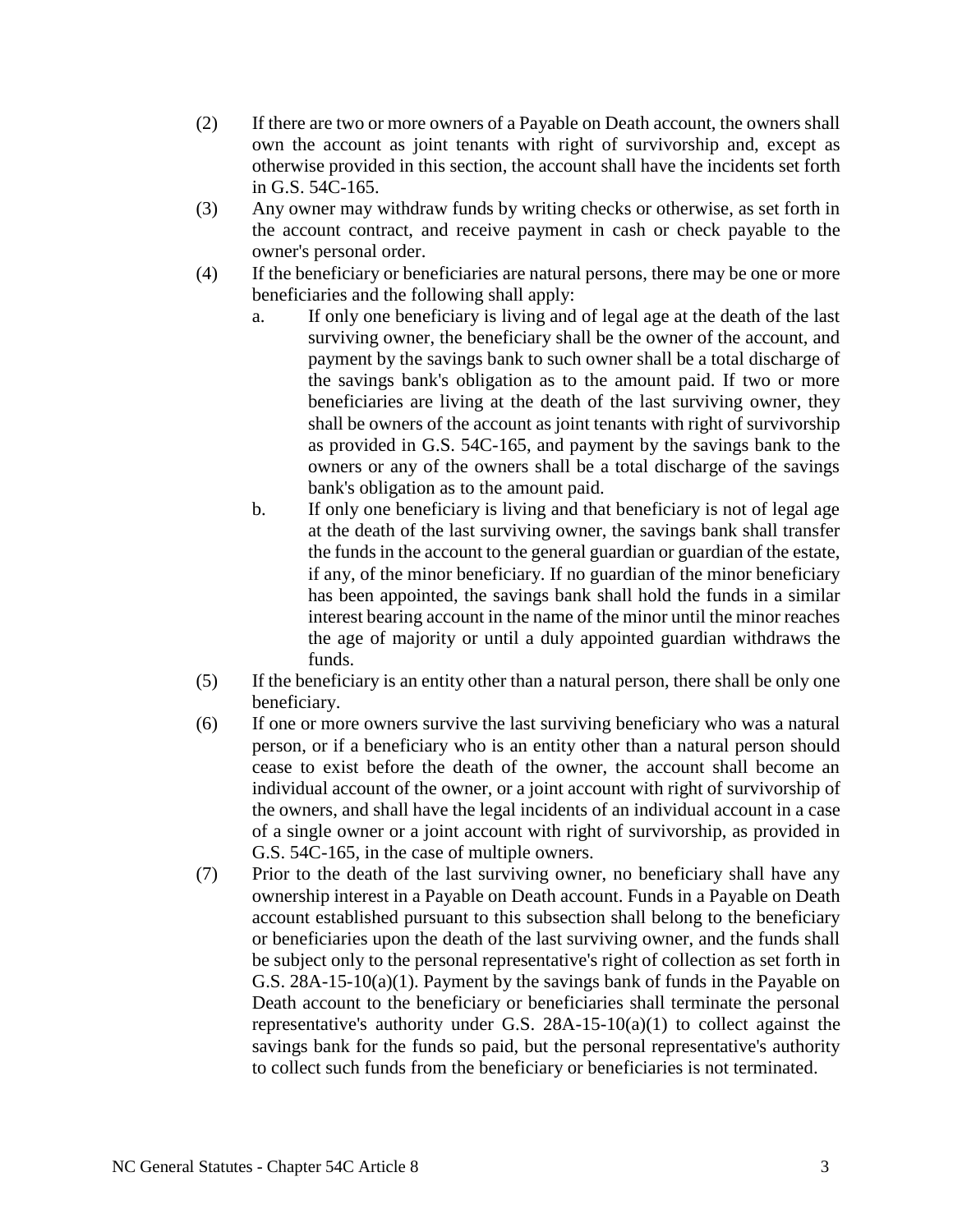The natural person or natural persons establishing an account under this subsection shall sign a statement containing language set forth in a conspicuous manner and substantially similar to the language set out below; the language may be on a signature card or in an explanation of the account that is set out in a separate document whose receipt is acknowledged by the person or persons establishing the account:

"SAVINGS BANK (or name of institution)

## PAYABLE ON DEATH ACCOUNT

## G.S. 54C-166.1

I (or we) understand that by establishing a Payable on Death account under the provisions of North Carolina General Statute 54C-166.1 that:

- 1. During my (or our) lifetime I (or we), individually or jointly, may withdraw the money in the account.
- 2. By written direction to the savings bank (or name of institution) I (or we), individually or jointly, may change the beneficiary or beneficiaries.
- 3. Upon my (or our) death the money remaining in the account will belong to the beneficiary or beneficiaries, and the money will not be inherited by my (or our) heirs or be controlled by will.

\_\_\_\_\_\_\_\_\_\_\_\_\_\_\_\_\_\_\_\_\_\_\_\_\_\_\_\_\_\_ \_\_\_\_\_\_\_\_\_\_\_\_\_\_\_\_\_\_\_\_\_\_\_\_\_\_\_\_\_\_"

(b) This section shall not be deemed exclusive. Deposit accounts not conforming to this section shall be governed by other applicable provisions of the General Statutes or the common law, as appropriate.

(c) No addition to such accounts, nor any withdrawal, payment, or change of beneficiary, shall affect the nature of such accounts as Payable on Death accounts or affect the right of any owner to terminate the account.

(d) This section does not repeal or modify any provisions of laws relating to estate taxes. (1991, c. 680, s. 1; 1998-69, s. 19; 2001-267, s. 4; 2001-487, s. 61(b); 2011-236, s. 3; 2012-168, s. 4; 2012-194, s. 63.)

### **§ 54C-167. Personal agency accounts.**

(a) A person may open a personal agency account by written contract containing a statement that it is executed under this section. A personal agency account may be a checking account, savings account, time deposit, or any other type of withdrawable account or certificate. The written contract shall name an agent who shall have authority to act on behalf of the depositor in regard to the account as set out in this subsection. The agent shall have the authority to:

- (1) Make, sign, or execute checks drawn on the account or otherwise make withdrawals from the account;
- (2) Endorse checks made payable to the principal for deposit only into the account; and
- (3) Deposit cash or negotiable instruments, including instruments endorsed by the principal, into the account.

A person establishing an account under this section shall sign a statement containing language substantially similar to the following in a conspicuous manner: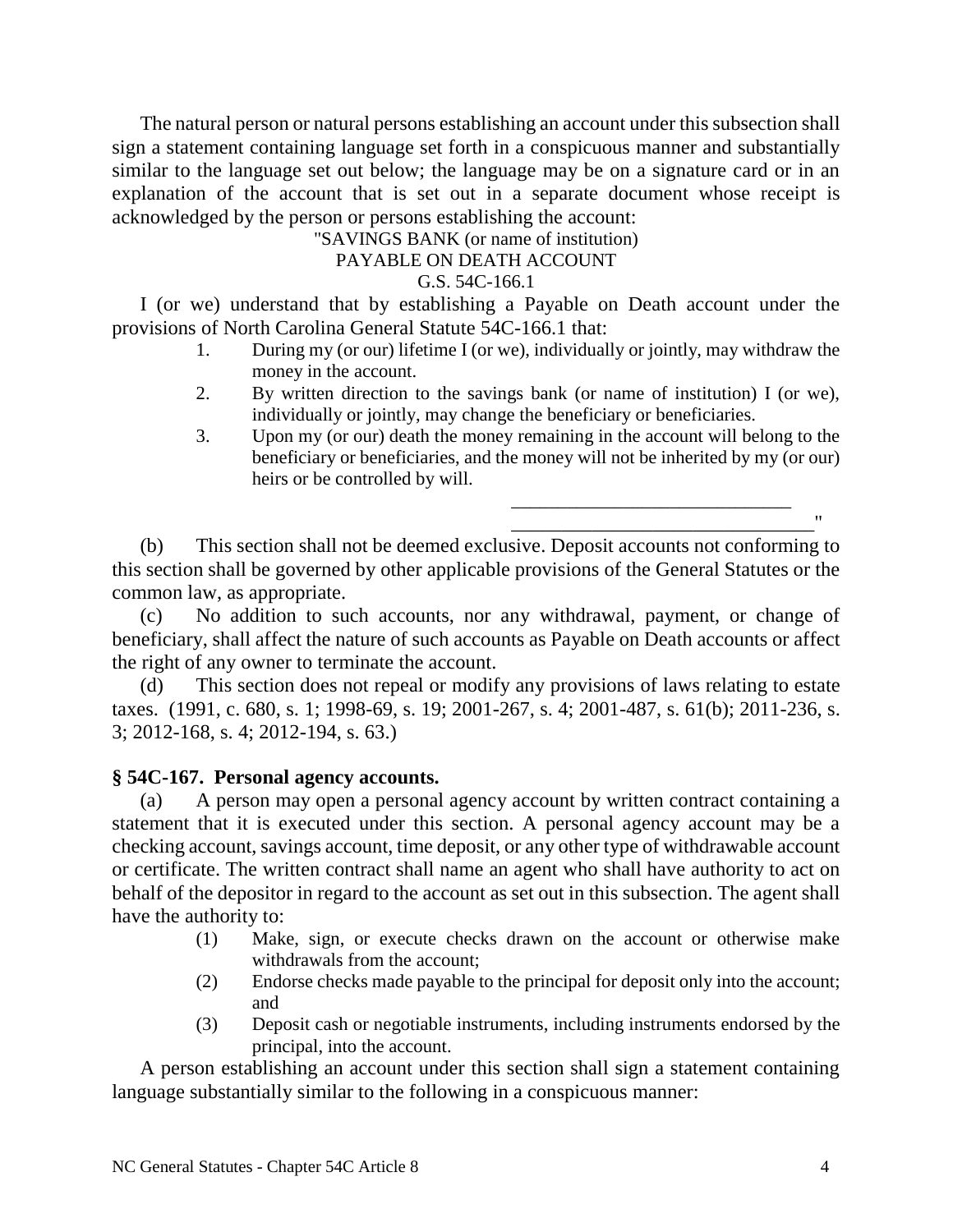### "SAVINGS BANK (or name of institution) PERSONAL AGENCY ACCOUNT G.S. 54C-167

I understand that, by establishing a personal agency account under G.S. 54C-167, the agent named in the account may:

1. Sign checks drawn on the account; and

2. Make deposits into the account.

I also understand that upon my death the money remaining in the account will be controlled by my will or inherited by my heirs.

(b) An account created under this section grants no ownership right or interest in the agent. Upon the death of the principal there is no right of survivorship to the account and the authority set out in subsection (a) of this section terminates.

(c) The written contract referred to in subsection (a) of this section shall provide that the principal may elect to extend the authority of the agent to act on behalf of the principal in regard to the account notwithstanding the subsequent incapacity or mental incompetence of the principal. If the principal so elects to extend the authority of the agent, then upon the subsequent incapacity or mental incompetence of the principal, the agent may continue to exercise the authority, without the requirement of bond or of accounting to any court, until the agent receives actual knowledge that the authority has been terminated by a duly qualified guardian of the estate of the incapacitated or incompetent principal, or by the duly appointed attorney-in-fact for the incapacitated or incompetent principal, acting under a durable power of attorney, as defined in G.S. 32A-8 [see now G.S. 32C-1-102], which grants to the attorney-in-fact that authority in regard to the account which is granted to the agent by the written contract executed under this section, at which time the agent shall account to the guardian or attorney-in-fact for all actions of the agent in regard to the account during the incapacity or incompetence of the principal. If the principal does not so elect to extend the authority of the agent, then upon the subsequent incapacity or mental incompetence of the principal, the authority of the agent terminates.

(d) When an account under this section has been established, all or part of the account or any interest or dividend thereon may be paid by the savings bank on a check made, signed, or executed by the agent. In the absence of actual knowledge that the principal has died or that the agency created by the account has been terminated, the payment is a valid and sufficient discharge to the savings bank for payment so made. (1991, c. 680, s. 1.)

## **§ 54C-168. Collection of processing fee for returned checks.**

Notwithstanding any other law, a savings bank may charge and collect a processing fee for checks on which payment has been refused by the payor depository institution. A savings bank may also collect a processing fee for checks drawn on that savings bank with respect to an account with insufficient funds. (1991, c. 680, s. 1.)

### **§ 54C-169. Right of setoff on deposit accounts.**

\_\_\_\_\_\_\_\_\_\_\_\_\_\_\_\_\_\_\_\_\_\_"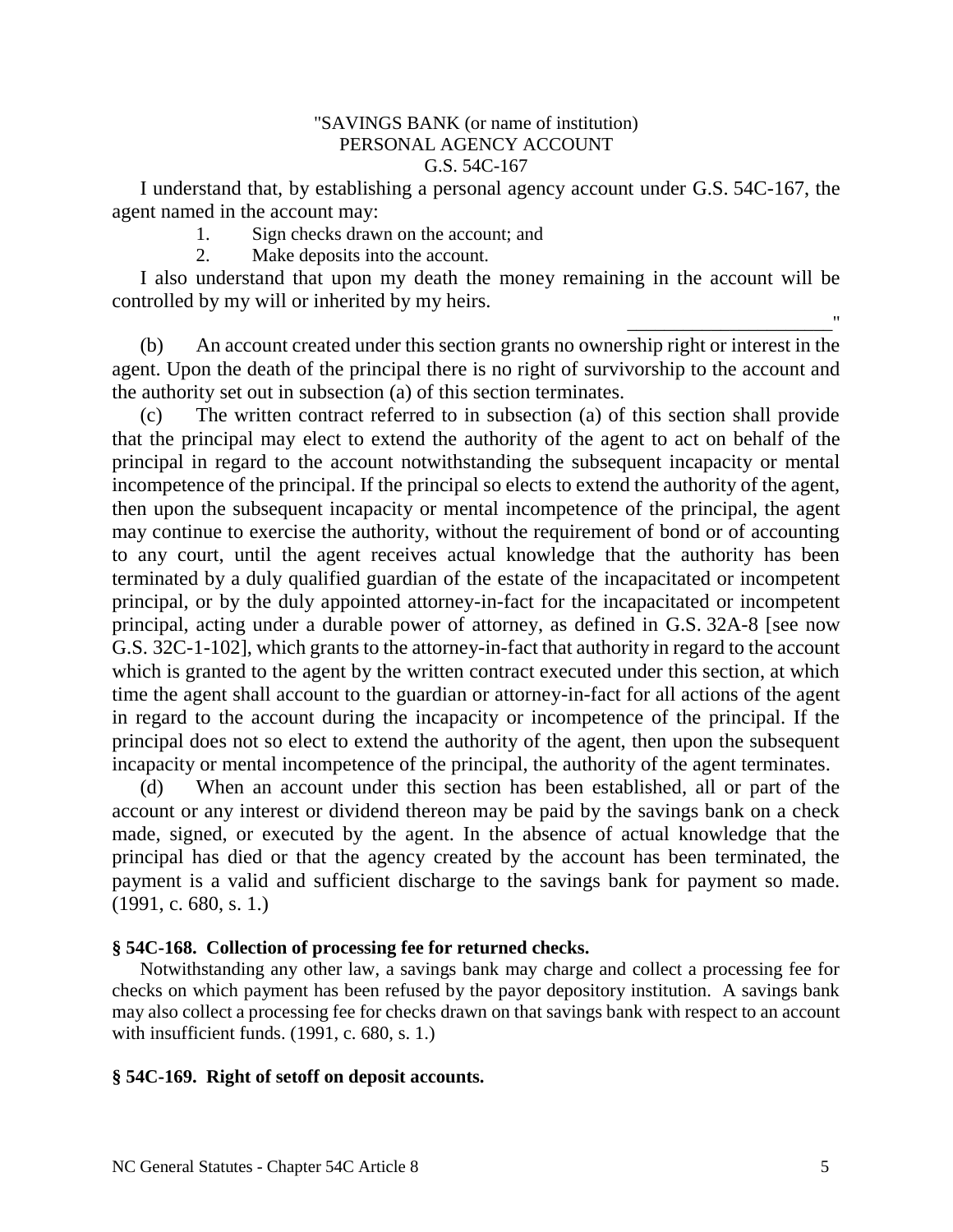(a) A savings bank shall have a right of setoff, without further agreement or pledge, upon all deposit accounts owned by any member or customer to whom or upon whose behalf the savings bank has made an unsecured advance of money by loan. Upon default in the repayment or satisfaction thereof, the savings bank may cancel on its books all or any part of the deposit accounts owned by the member or customer, and apply the value of the accounts in payment of the obligation.

(b) A savings bank that exercises the right of setoff provided in this section shall first give 30 days' notice to the member or customer that the right will be exercised. The accounts may be held or frozen, with no withdrawals permitted, during the 30-day notice period. The accounts may not be canceled and the value of the accounts may not be applied to pay the obligation until the 30-day period has expired without the member or customer having cured the default on the obligation. The amount of any member's or customer's interest in a joint account or other account held in the names of more than one person is subject to the right of setoff provided in this section.

(c) This section is not exclusive, but shall be in addition to contract, common law, and other rights of setoff. Any other rights are not governed in any fashion by this section. (1991, c. 680, s. 1.)

### **§ 54C-170. Minors as deposit account holders.**

(a) A savings bank may issue a deposit account to a minor as the sole and absolute owner, or as a joint owner, and receive payments, pay withdrawals, accept pledges and act in any other manner with respect to the account on the order of the minor with like effect as if the minor were of full age and legal capacity. Any payment to a minor is a discharge of the savings bank to the extent thereof. The account shall be held for the exclusive right and benefit of the minor, and any joint owners, free from the control of all persons, except creditors.

(b) A savings bank may lease a safe deposit box to a minor and, with respect to the lease, may deal with the minor in all regards as if the minor were of full age and legal capacity. A minor entering a lease agreement with a savings bank under this subsection is bound by the terms of the agreement to the same extent as if the minor were of full age and legal capacity. (1991, c. 680, s. 1; 1991 (Reg. Sess., 1992), c. 829, s. 11.)

### **§ 54C-171. Deposit accounts as deposit of securities.**

Notwithstanding any restrictions or limitations contained in any law of this State, the deposit accounts of any State savings bank may be accepted by any agency, department, or official of this State in any case wherein the agency, department, or official acting in its official capacity requires that securities be deposited with the agency, department, or official. (1991, c. 680, s. 1.)

### **§ 54C-172. New account books.**

A new account book or certificate or other evidence of ownership of a deposit account may be issued in the name of the holder of record at any time, when requested by the holder or the holder's legal representative, upon proof satisfactory to the savings bank that the original account book or certificate has been lost or destroyed. The new account book or certificate shall expressly state that it is issued in lieu of the one lost or destroyed and that the savings bank shall in no way be liable thereafter on account of the original book or certificate. The savings bank may, in its bylaws, require indemnification against any loss that might result from the issuance of the new account book or certified certificate. (1991, c. 680, s. 1.)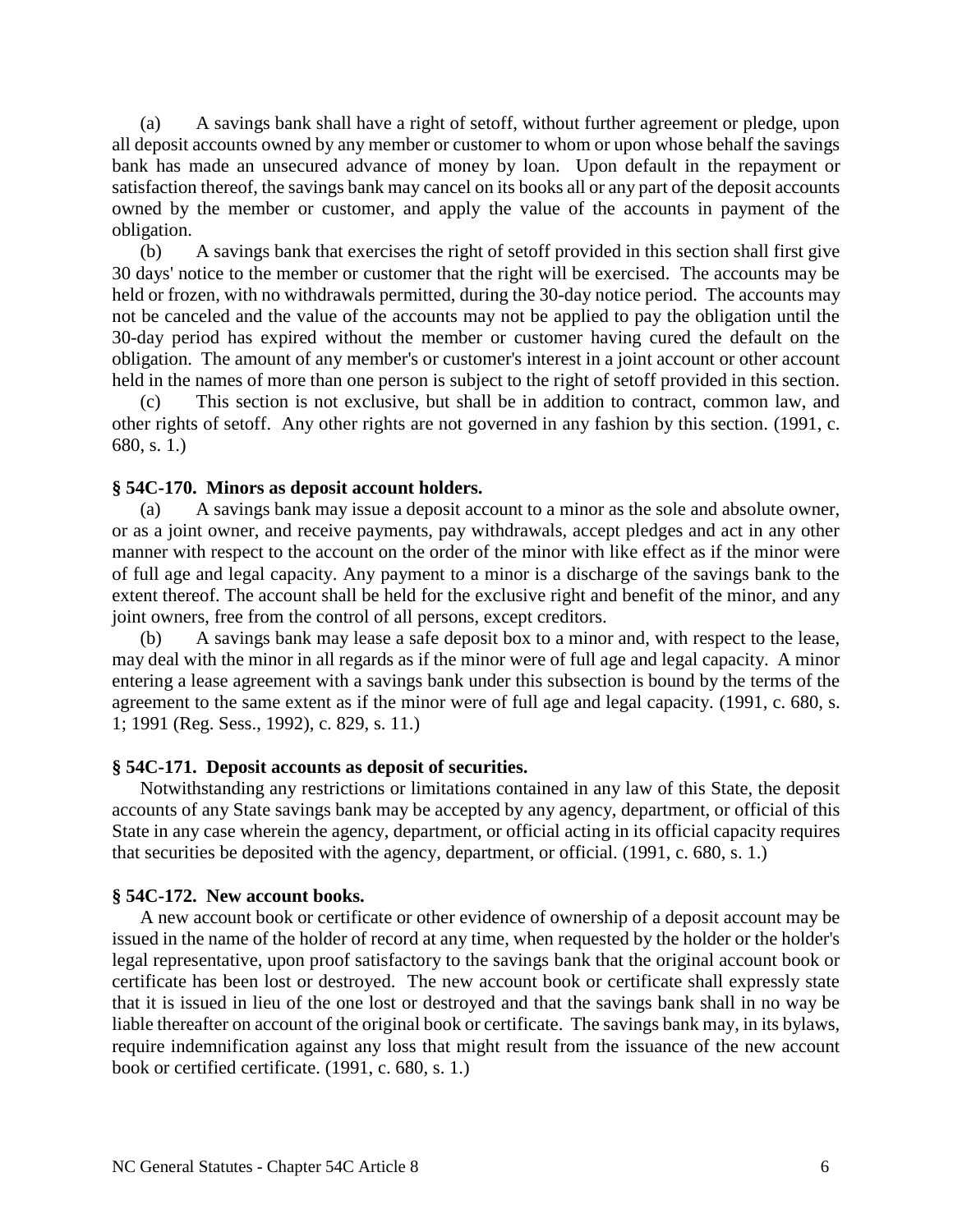### **§ 54C-173. Transfer of deposit accounts.**

The owner of a deposit account may transfer the owner's rights therein absolutely or conditionally to any other person eligible to hold the same, but the transfer may be made on the books of the savings bank only upon presentation of evidence of transfer satisfactory to the savings bank, and accompanied by the proper application for transfer by the transferor and transferee, who shall accept the account subject to the terms and conditions of the account contract, the bylaws of the savings bank, the certificate of incorporation of the savings bank, and all rules of the Commissioner of Banks. Notwithstanding the effectiveness of a transfer between the parties, the savings bank may treat the holder of record of a deposit account as the owner of the deposit account for all purposes, including payment and voting, in the case of a mutual savings bank, until the savings bank records the transfer and assignment. (1991, c. 680, s. 1; 2001-193, s. 16.)

#### **§ 54C-174. Authority of power of attorney.**

A savings bank may continue to recognize the authority of an individual holding a power of attorney in writing to manage or to make withdrawals, either in whole or in part, from the deposit account of a customer or member until the savings bank receives written or actual notice of death or of adjudication of incompetency of the member or revocation of the authority of the individual holding the power of attorney. Payment by the savings bank to an individual holding a power of attorney before receipt of the notice is a total discharge of the savings bank's obligation as to the amount so paid. (1991, c. 680, s. 1.)

### **§ 54C-175. Days and hours of operation.**

A savings bank may operate on such days and during such hours, and may observe such holidays, as the savings bank's board of directors shall designate. (1991, c. 680, s. 1; 1995 (Reg. Sess., 1996), c. 556, s. 4.)

#### **§ 54C-176. Power to borrow money.**

A savings bank, in its certificate of incorporation or in its bylaws, may authorize the board of directors to borrow money, and the board of directors may, by resolution adopted by a vote of at least two-thirds of the entire board duly recorded in the minutes, authorize the officers of the savings bank to borrow money for the savings bank on any terms and conditions as the board may deem proper. (1991, c. 680, s. 1.)

#### **§ 54C-177. Authority to join federal reserve bank.**

A State savings bank may subscribe to the capital stock and become a member of a federal reserve bank. A savings bank shall continue to be subject to the supervision and examination required by the laws of this State, except that the Federal Reserve Board shall have the right, if it deems necessary, to make examinations; and the Commissioner of Banks may disclose to the Federal Reserve Board, or to the examiners duly appointed by it, all information in reference to the affairs of a savings bank that has become, or desires to become, a member of a federal reserve bank. (1991, c. 680, s. 1; 2001-193, s. 16.)

### **§ 54C-178. Regional reciprocal acquisitions.**

State savings banks and holding companies thereof shall have the same powers to acquire and be acquired as State associations and their savings and loan holding companies under Article 3A of Chapter 54B of the General Statutes. For this purpose, the term "association" as used in Article